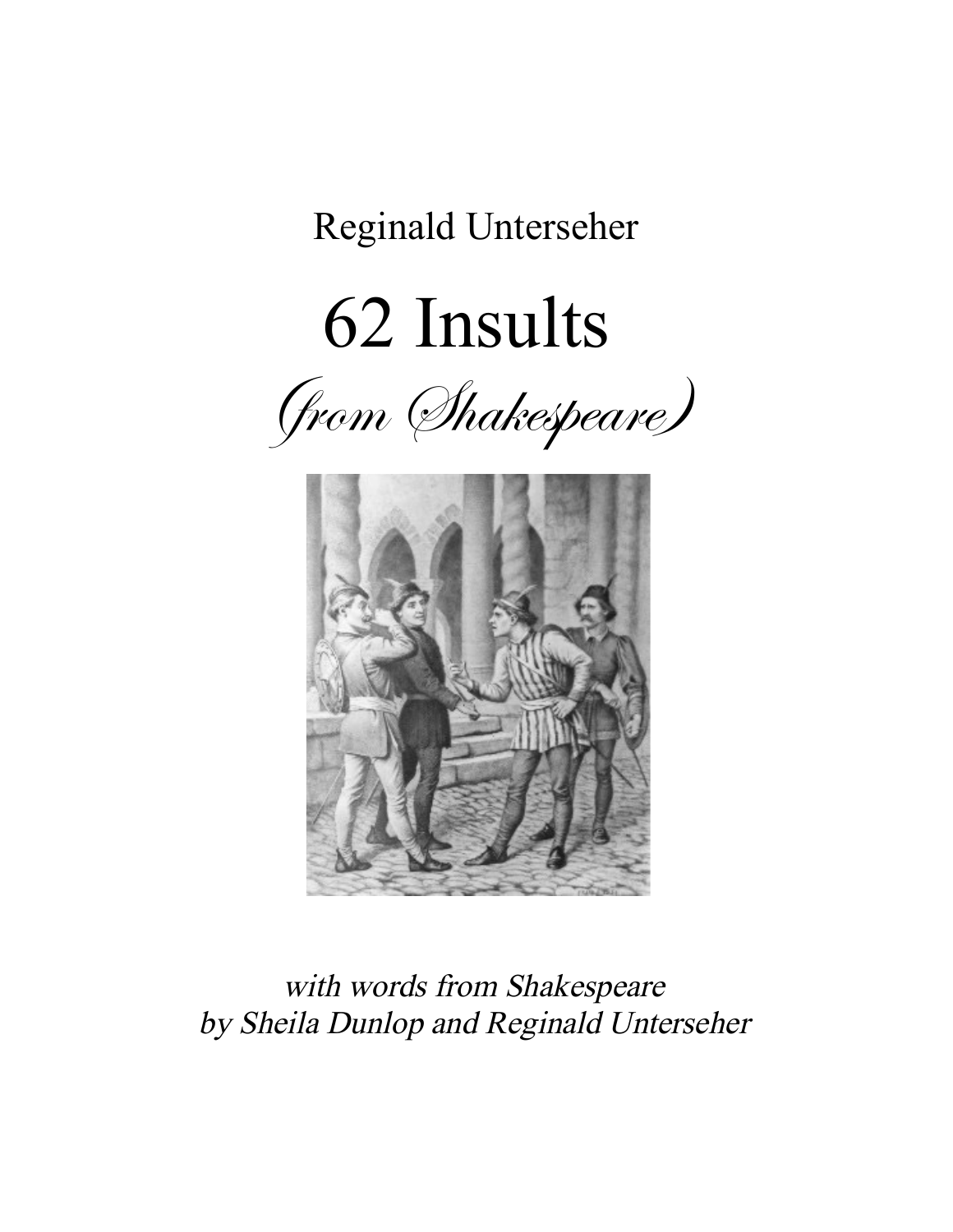## Notes

This is not a "nice" or "pretty" piece! It is more along the lines of "dramatic" and "expressive."

This piece was conceived as a choral duel for equally matched opponents. The two sections have identical ranges and are likewise equally matched in the verbal abuse they heap upon each other.

An essential aspect of the harmonic structure of the piece is the clash of major and minor thirds. Watch the accidentals very carefully. Do not find a middle ground; keep them very major and very minor.

Find all the meanings of the words and deliver them with clear intent. Think classical Shakespearean acting rather than TV or movie acting. It is full and strong, at all volume levels, but not screamed. Imagine yourselves in full costume, on a set.

Clear, energetic consonants and tall vowels are very important. Especially in the word "Thou," sustain the tall "AH" vowel, never let it spread to the sound you make when you get hurt, "OW!"

Remember to listen to the other part and react to what they are saying, so that your next words are a response to what the others are saying to you. The spaces between what you say, and especially the silences, are just as important acting moments as when you are talking.

That being said, when you are learning the piece, it might be a good idea to get several bits very thoroughly learned before trying to put them together. Measures 69-81 come to mind, though mm. 52-58 also qualify.

Some distance between the two parts can work very well. Experiment with varying amounts of staging-- while the acting should always be full out, the amount of movement can vary widely from situation to situation.

The words are not part of modern, conversational English, so the audience may need some help understanding in addition to the singers simply saying them very clearly. The words could be printed in the program, but that gives away the joke. You could use projected supertitles like we do in opera, or some other way of showing the words could be devised.

There are so many different ways to deliver the insults! None of them should be the same. They can be given with a wicked smile and flashing eyes, with sudden fury, with calculated disdain, with indignation, with resentment, with annoyance, and with all sorts of other intentions and attitudes you can find in the thesaurus...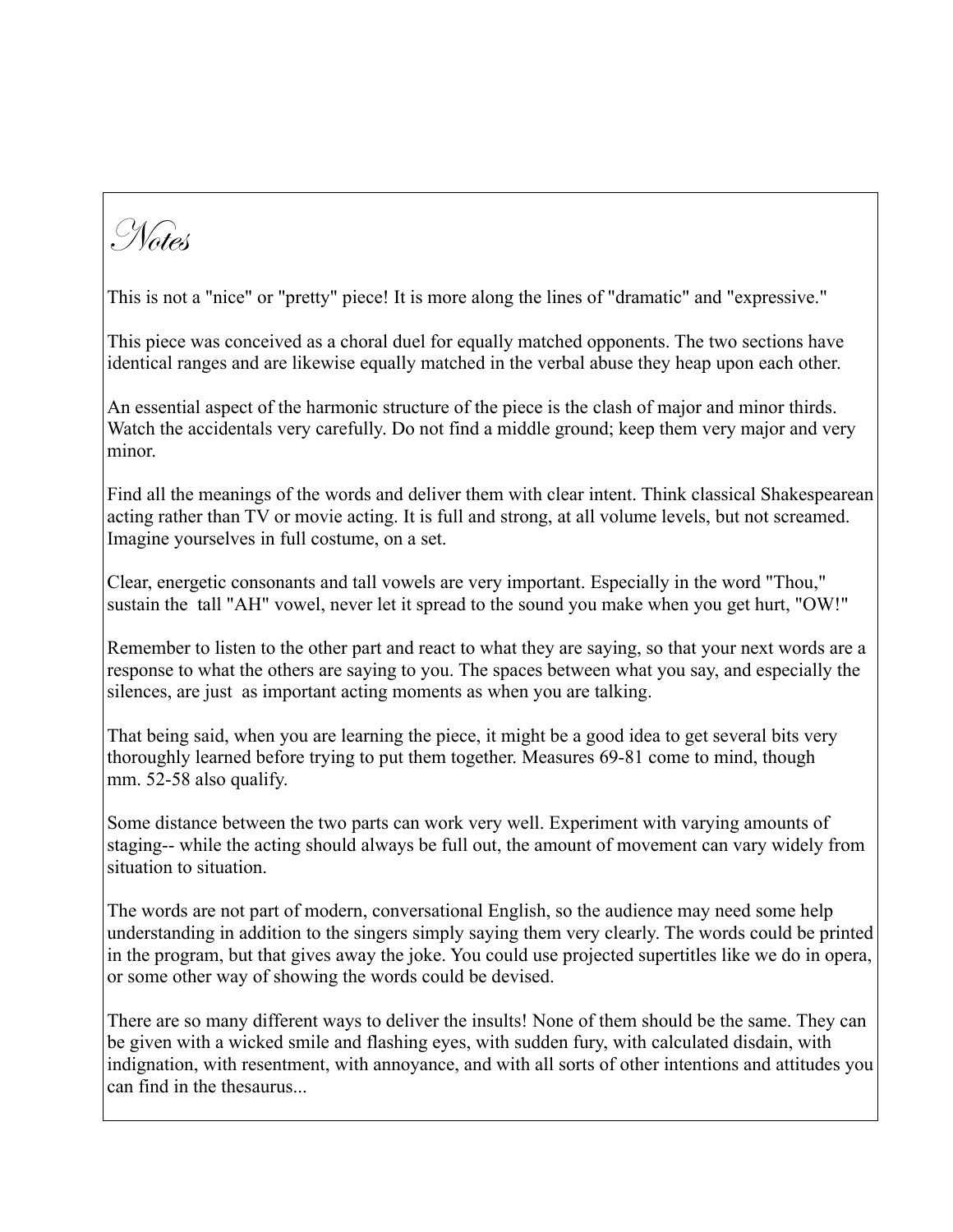for The Columbia Basin Music Educator's Association, the Enterprise Treble Choir, JoLyn Glenn, director, and the McLoughlin Treble Choir, Kurtis McFadden, director

62 Insults (from Shakespeare)

Two equal treble choruses (div.) and piano

Reginald Unterseher

Sheila Dunlop & Reginald Unterseher, from Shakespeare



Copyright © 2009 Reginald Unterseher reginaldunterseher.com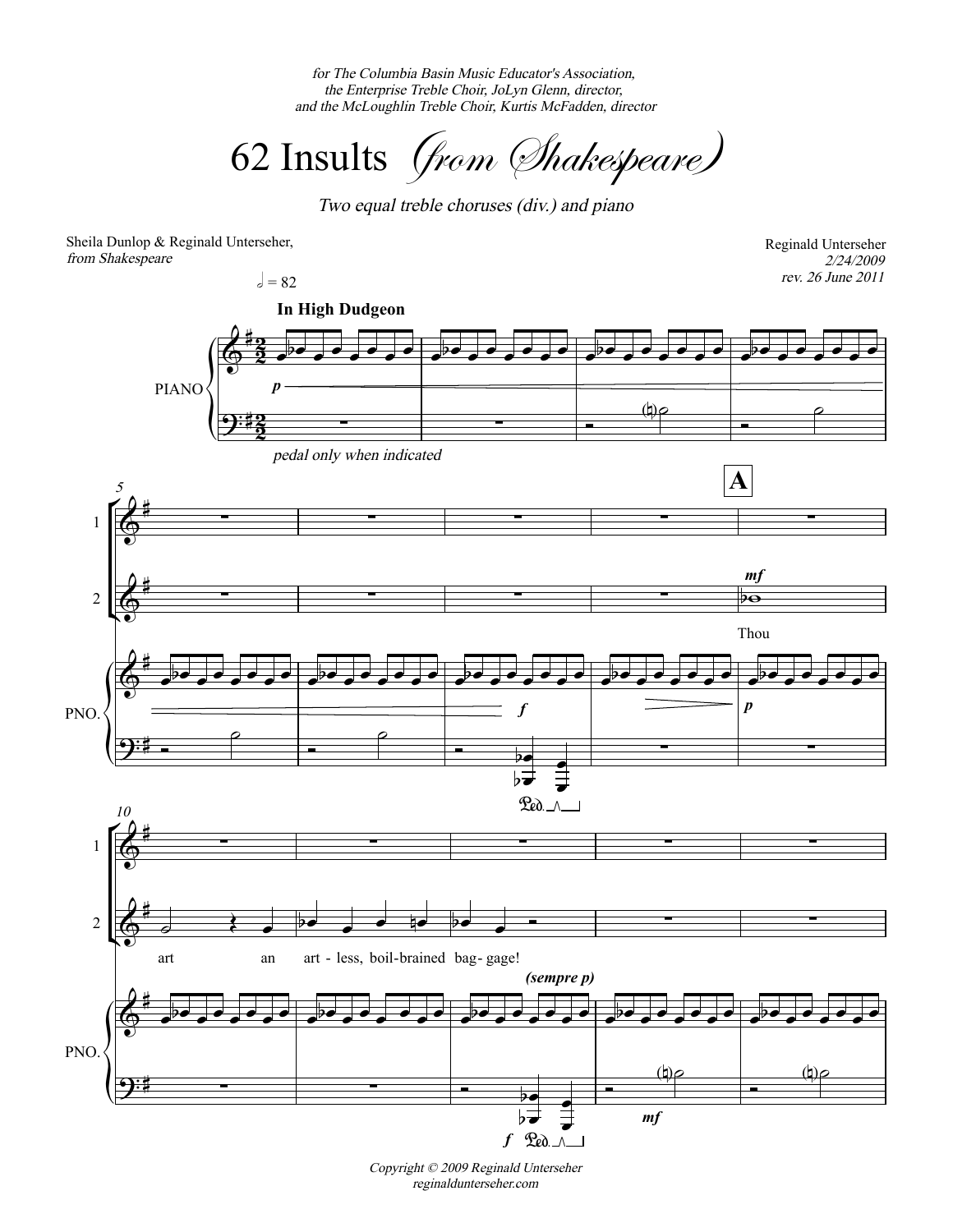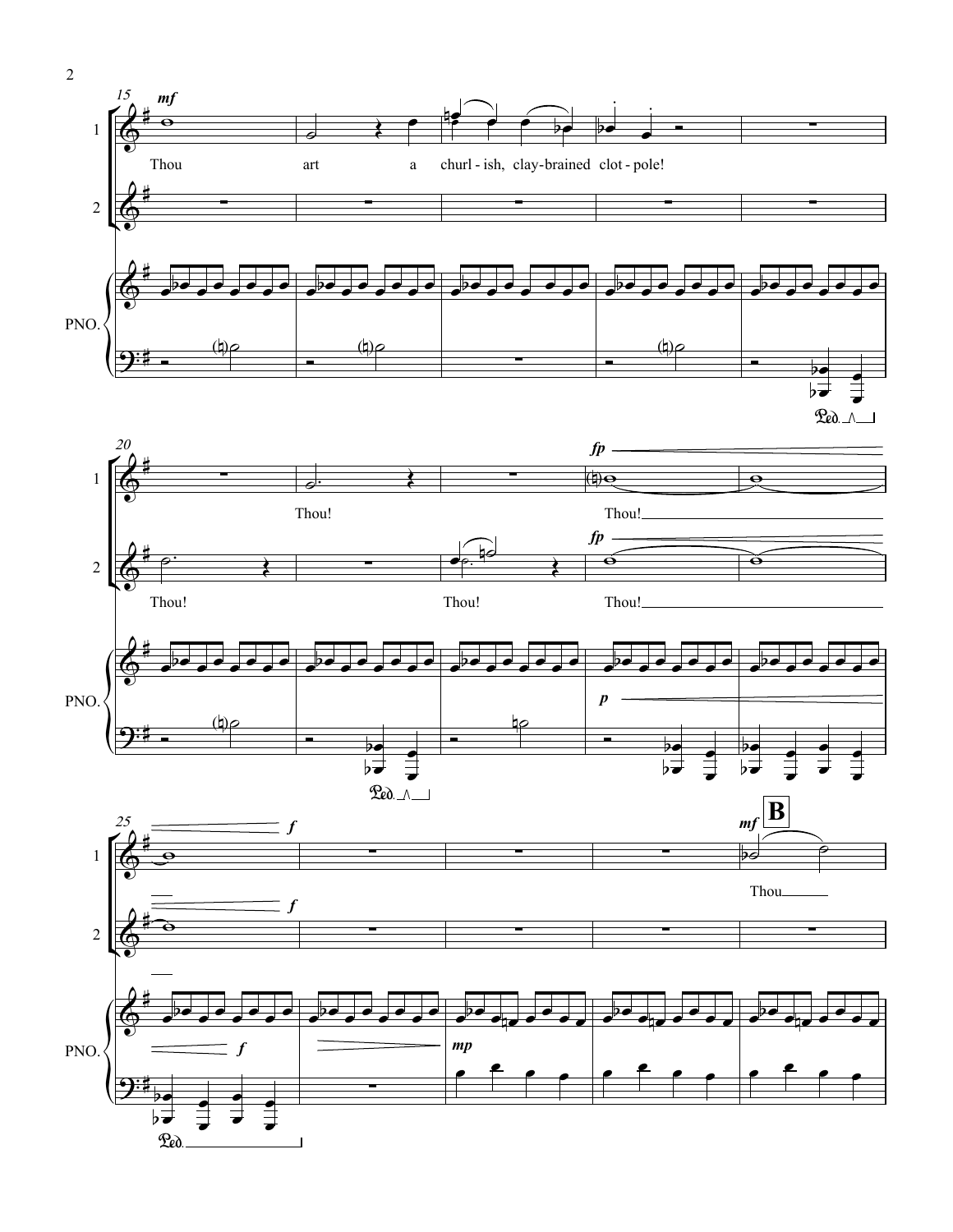



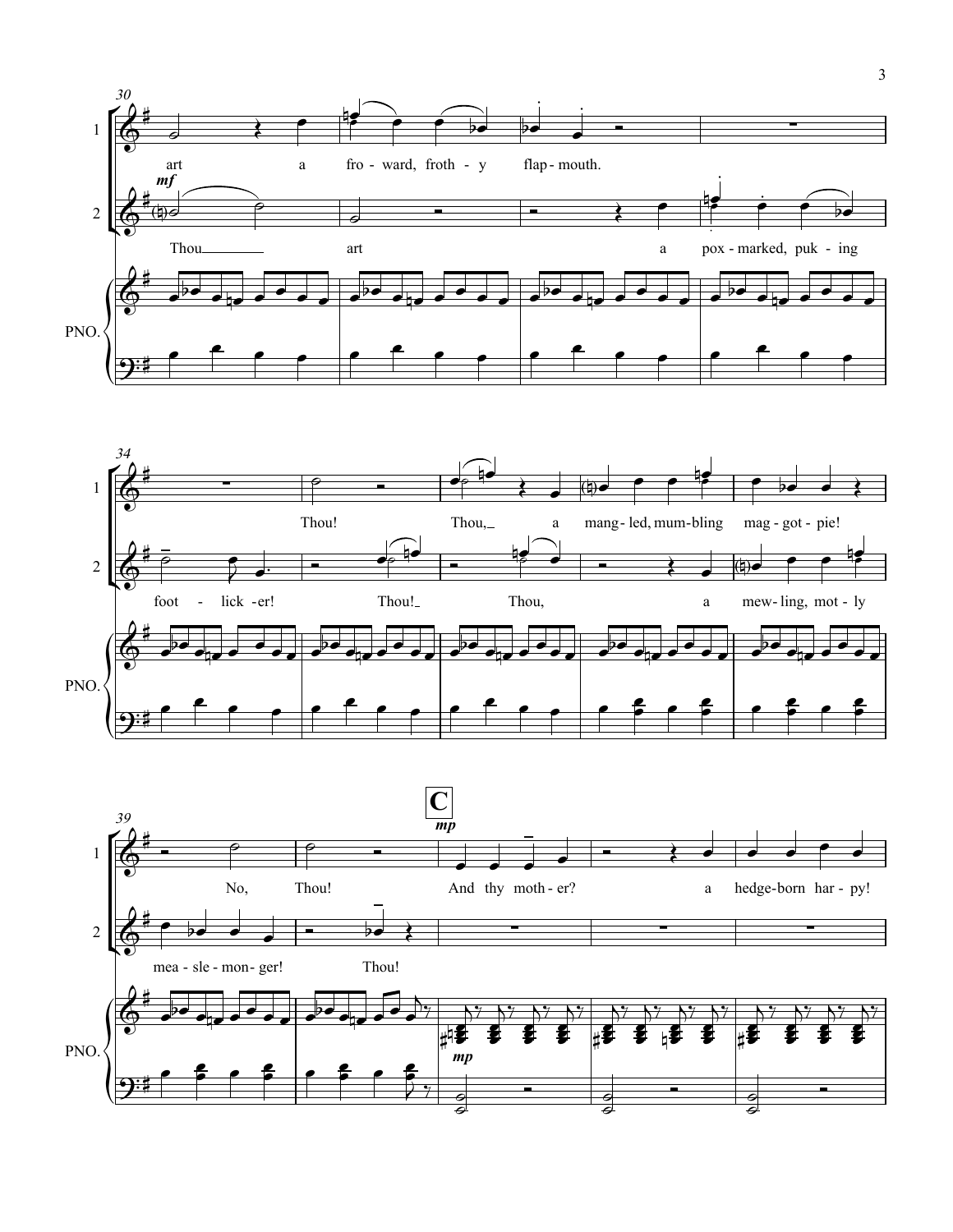

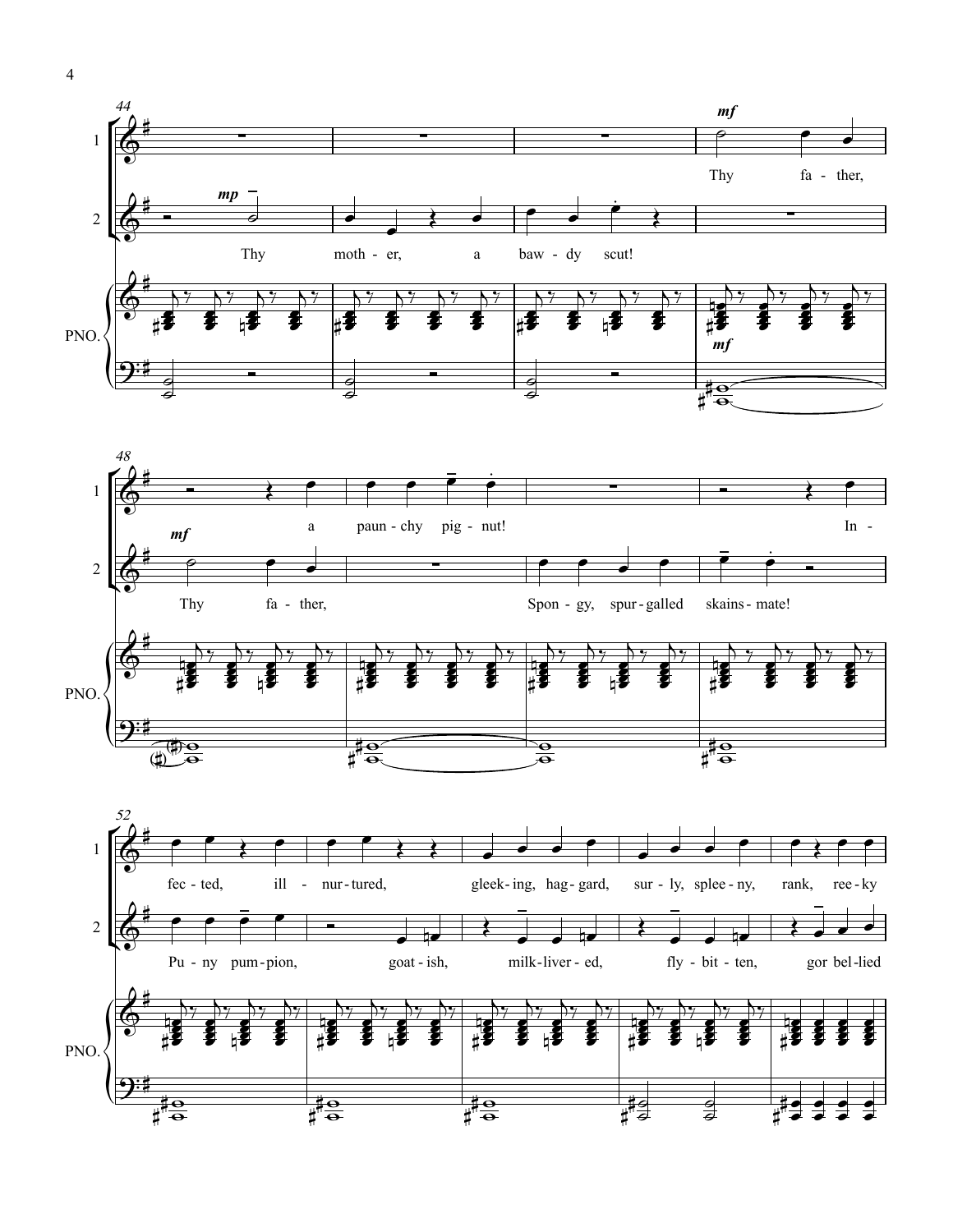



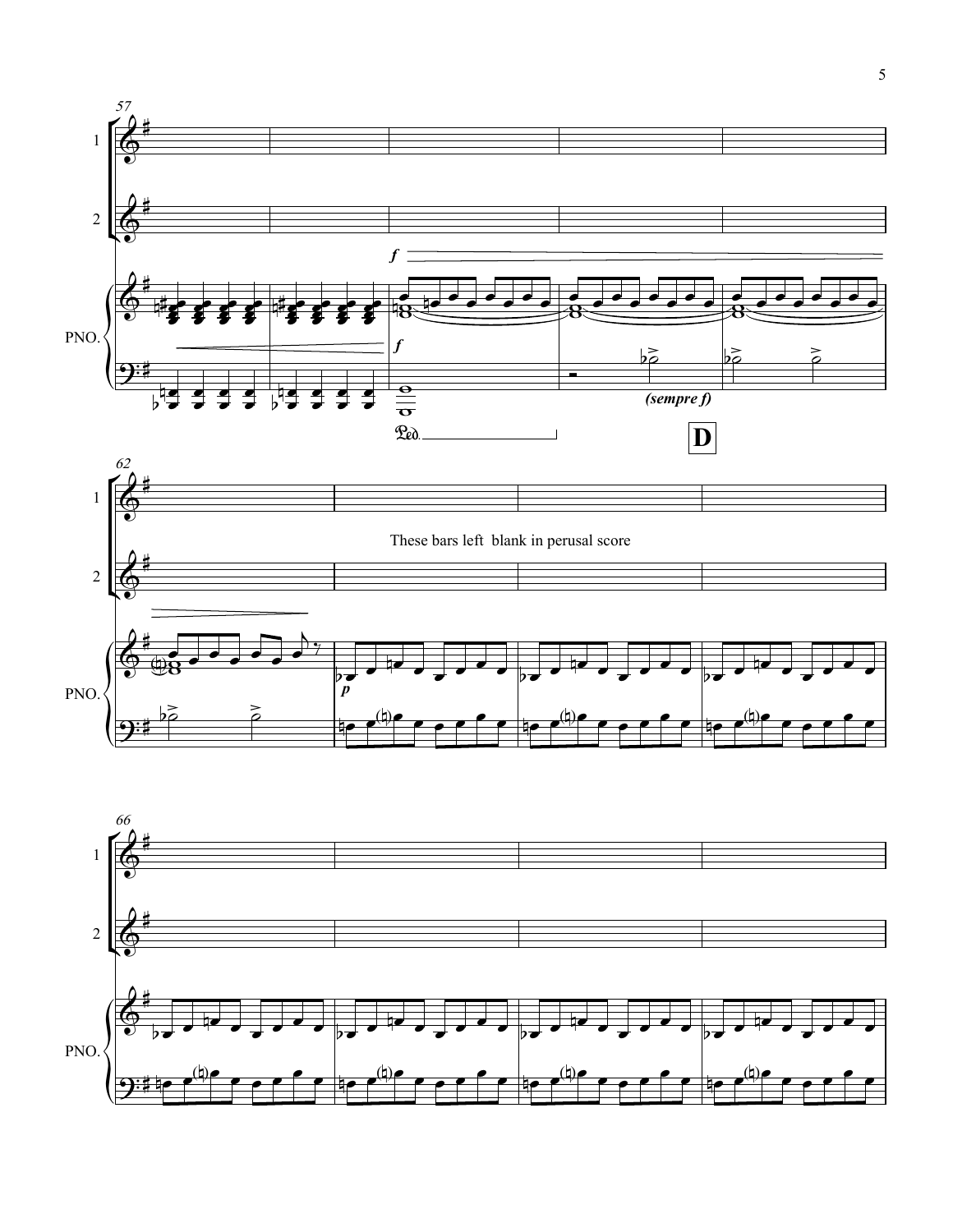



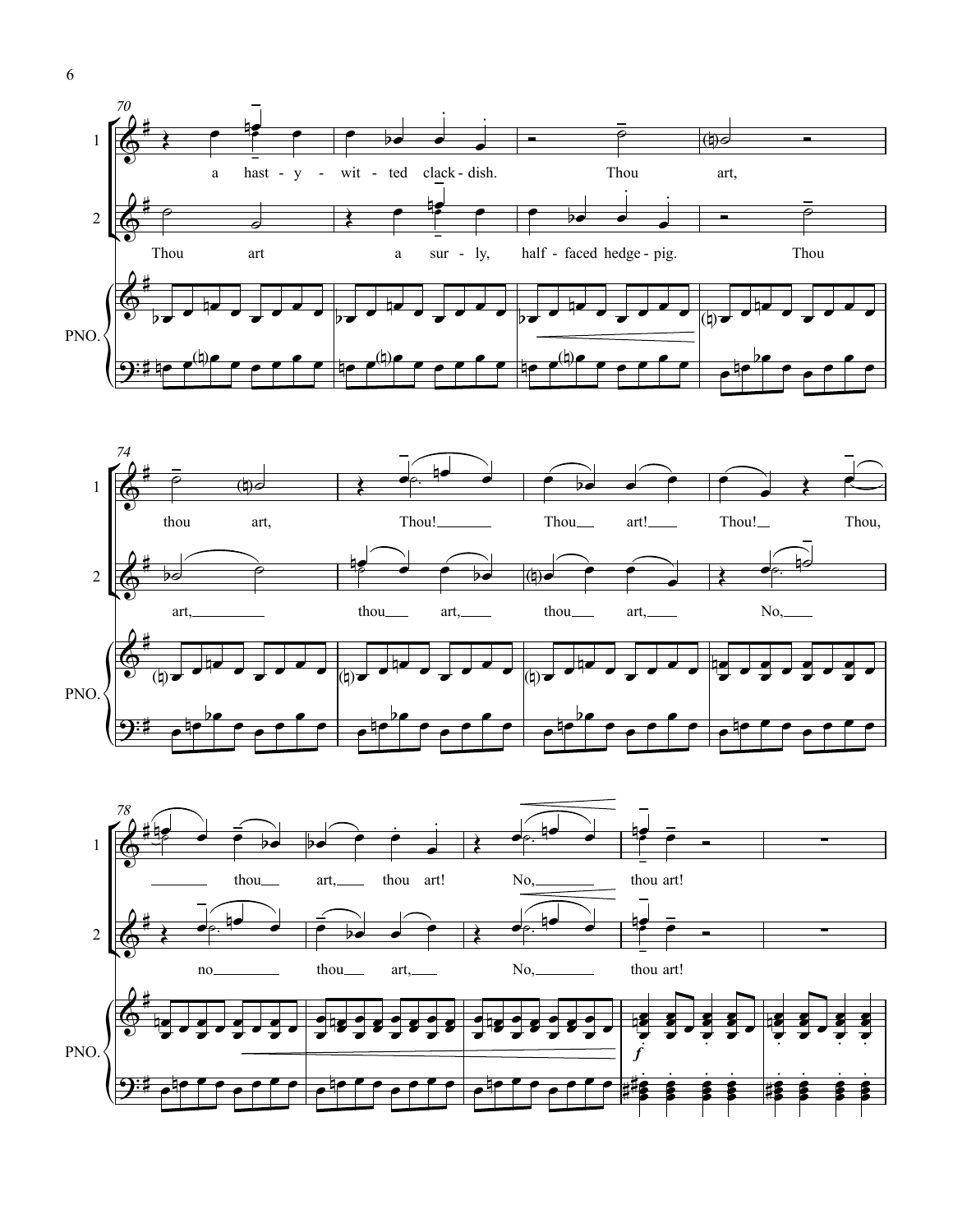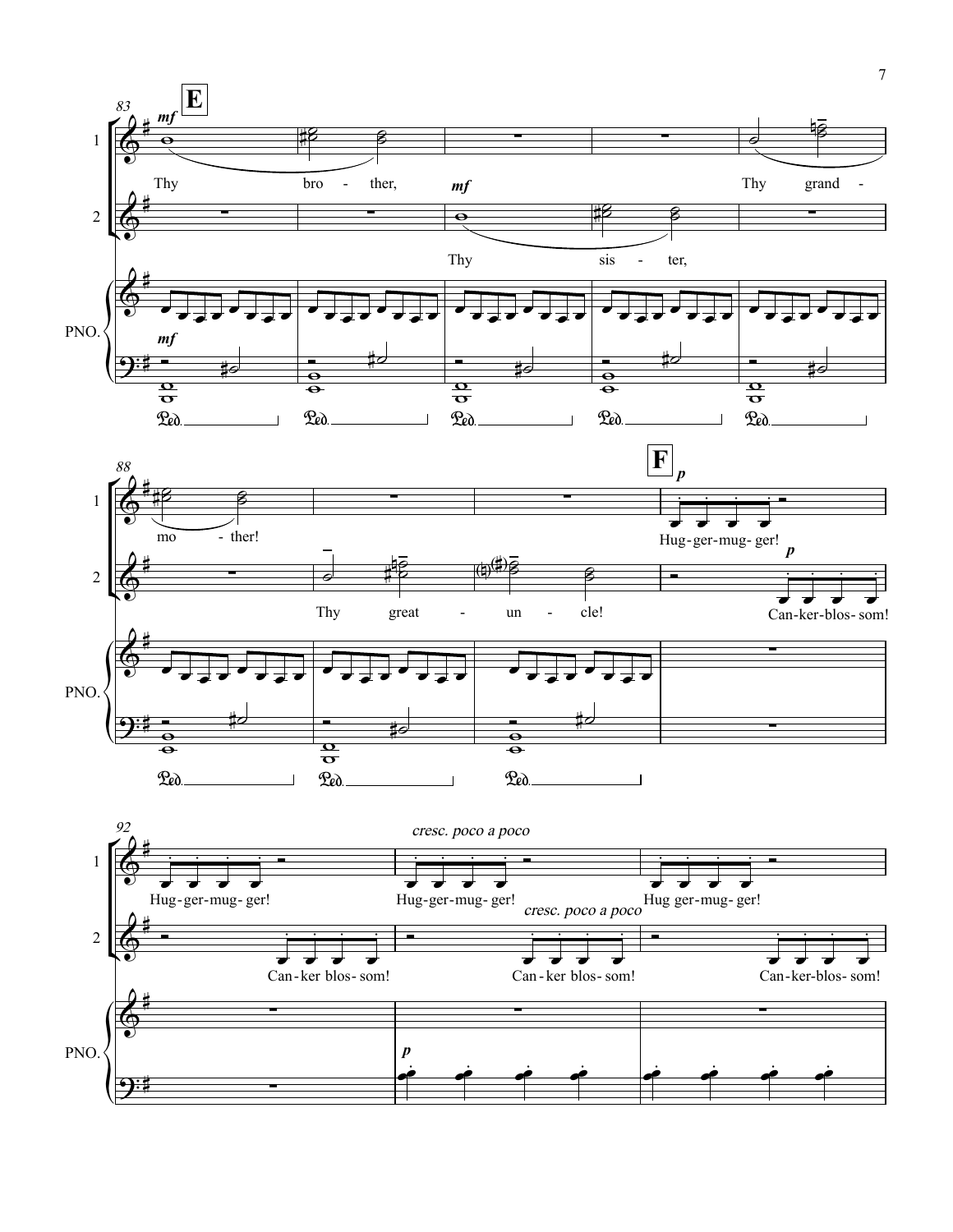